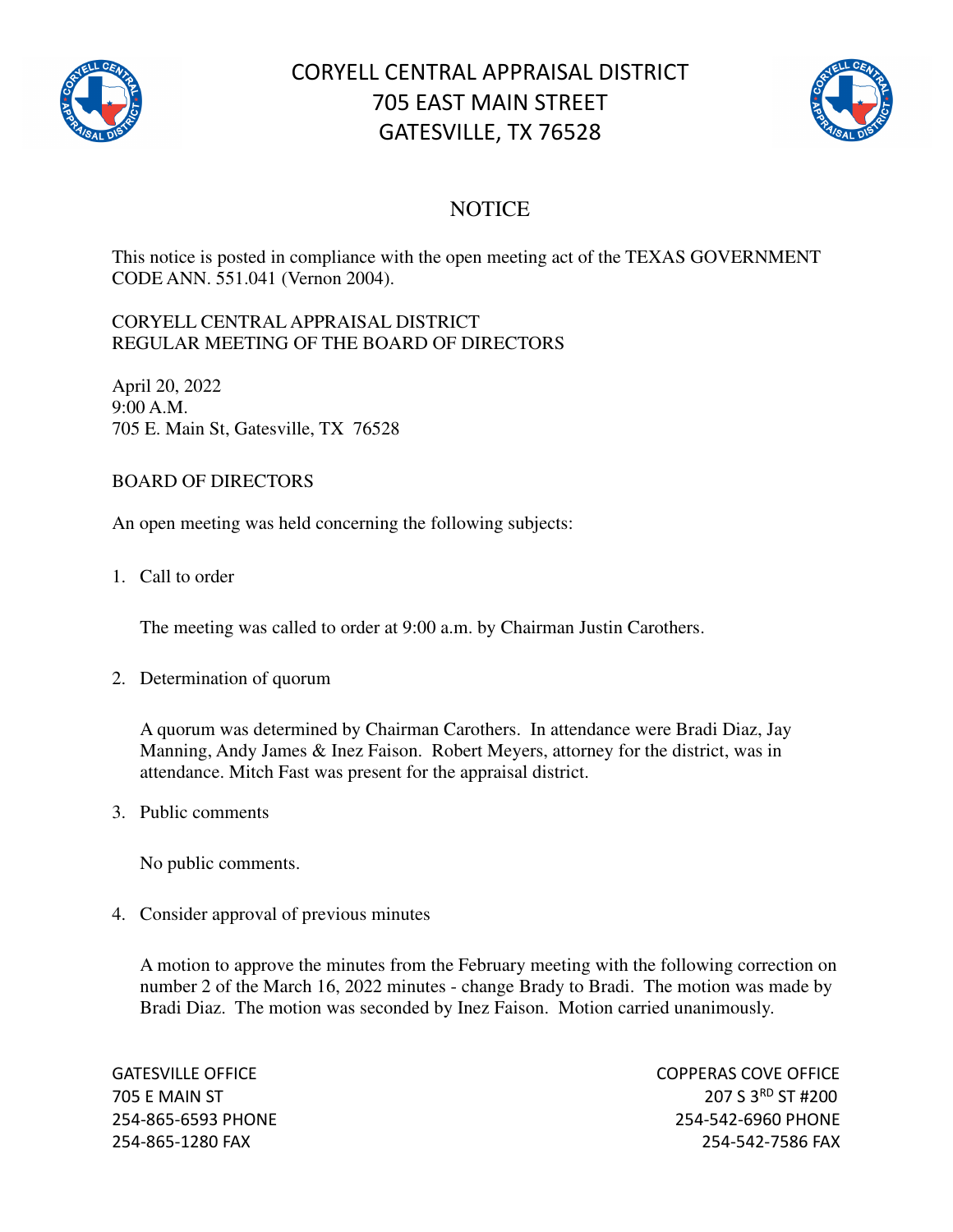

## CORYELL CENTRAL APPRAISAL DISTRICT 705 EAST MAIN STREET GATESVILLE, TX 76528



5. Consider approval of monthly financial reports

A motion to approve the January, February and March financial reports as presented was made by Bradi Diaz. The motion was seconded by Jay Manning. Motion carried unanimously.

6. Consider course of action concerning final construction payment to contractor for the Copperas Cove Office remodel project.

A motion was made to authorize the Chief Appraiser to make the final construction payment of \$16,465.20 and transfer \$6,175 for the initial closing costs from the legal and technology fund for the recently completed Copperas Cove office was made by Inez Faison. The motion was seconded by Andy James. Motion carried unanimously.

- 7. Chief Appraiser Report
	- Preliminary Valuation Information for 2022 Appraisal Year
	- 2022 Appraisal Notice Process
	- 2022 Key Dates
- 8. Discussion of appraised values, property tax exemptions and property characteristics on properties within the Coryell Central Appraisal District.

No Discussion

9. Consider course of action concerning next meeting dates, times, locations and agenda items concerning next meeting dates, times, locations and agenda items.

The next meeting will be held on May 18th at 9:00 a.m. in the Copperas Cove office of the Coryell Central Appraisal District.

GATESVILLE OFFICE **COPPERAS COVE OF EXAMPLE 2** 705 E MAIN ST 207 S 3RD ST #200 254-865-6593 PHONE 254-542-6960 PHONE 254-865-1280 FAX 254-542-7586 FAX